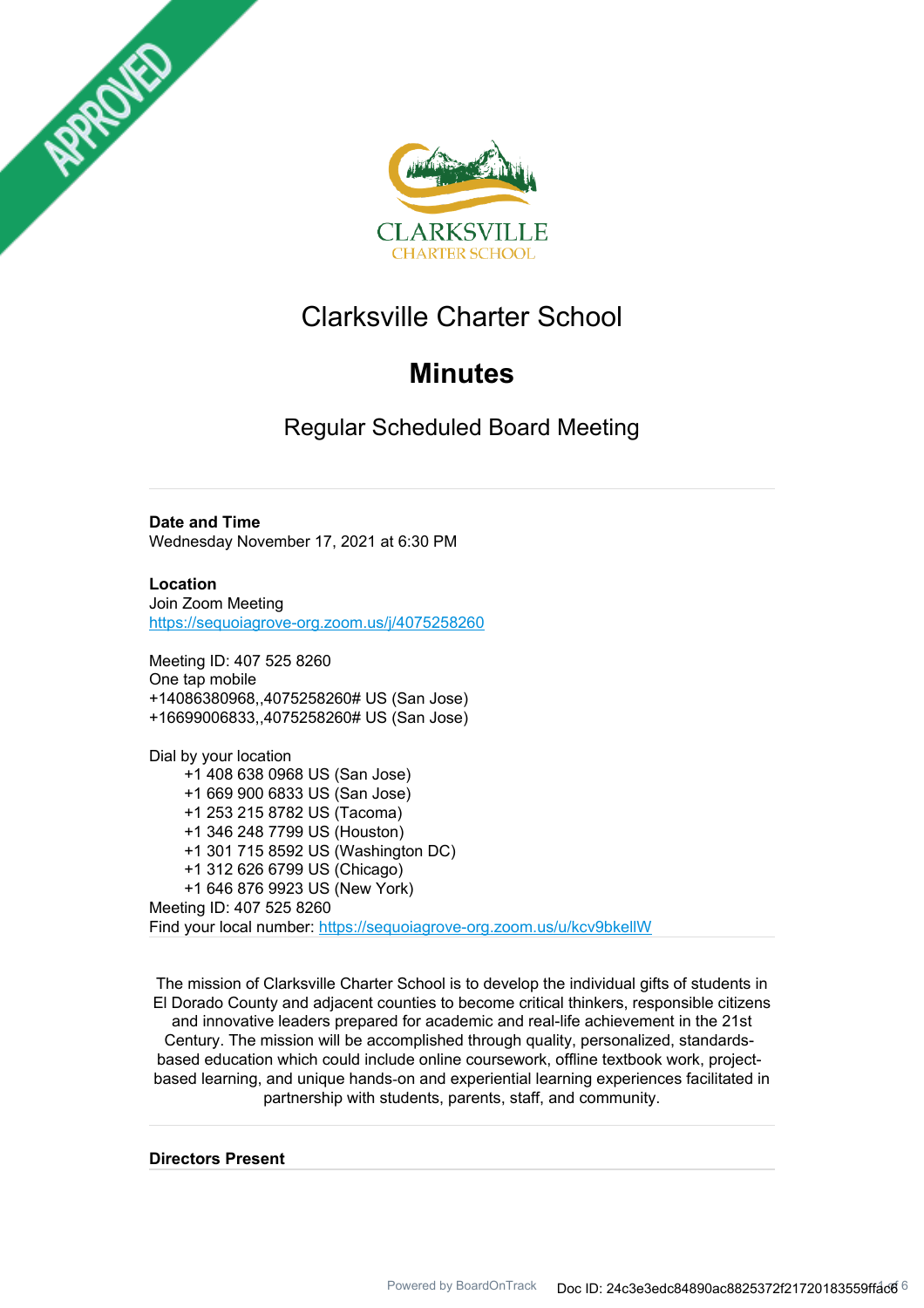Emily Allen (remote), Kelley Laliberte (remote), Keri Dalebout (remote), Lisa Jobe (remote)

#### **Directors Absent**

Lisa Winton

#### **Guests Present**

Darcy Belleza (remote), Dr. Amanda Johnson (remote), James Surmeian (remote), Jenell Sherman (remote), Katie Royer (remote), Ronni Ernenputsch (remote), Sara Greco (remote)

#### **I. Opening Items**

## **A. Record Attendance**

#### **B. AB 361 Report of Findings**

Kelley Laliberte made a motion to continue virtual board meetings in accordance with AB 361 Report of Findings. Lisa Jobe seconded the motion.

The board **VOTED** to approve the motion.

**Roll Call** Lisa Jobe Aye Emily Allen Aye Keri Dalebout Aye Kelley Laliberte Aye Lisa Winton Absent

#### **C. Call the Meeting to Order**

Emily Allen called a meeting of the board of directors of Clarksville Charter School to order on Wednesday Nov 17, 2021 at 6:35 PM.

#### **D. Approval of the Agenda**

Keri Dalebout made a motion to approve the Agenda. Kelley Laliberte seconded the motion. The board **VOTED** unanimously to approve the motion.

#### **E. Public Comments**

No public comments.

#### **F. Approve Minutes**

Keri Dalebout made a motion to approve the minutes from Regular Scheduled Board Meeting on 10-20-21. Lisa Jobe seconded the motion. The board **VOTED** unanimously to approve the motion.

#### **G. Executive Director's Report**

Jenell Sherman presented the *Executive Director's Report.*

Ronni Ernenputsch presented Diversity, Inclusion and Growth (DIG) update.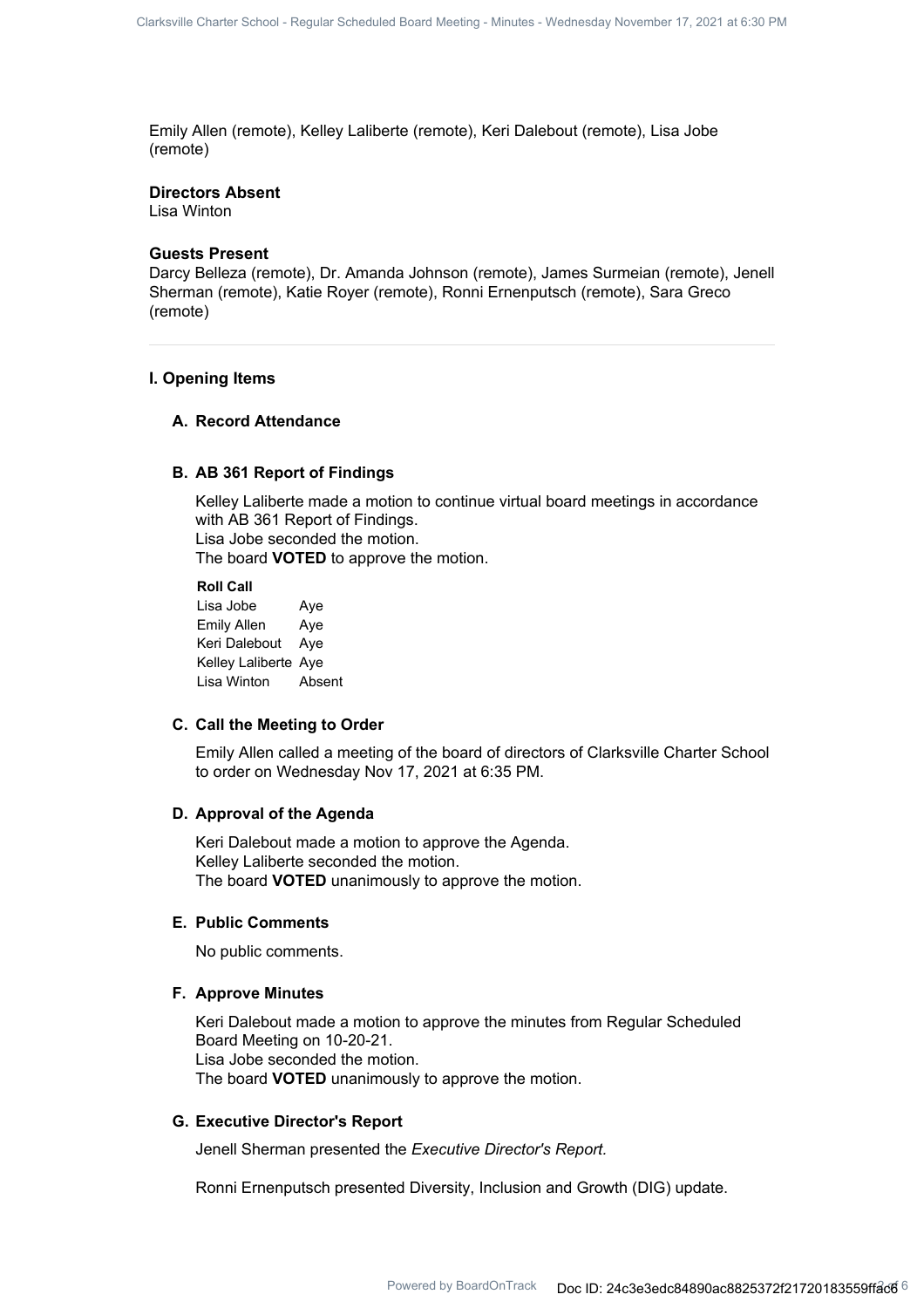### **II. Finances**

#### **A. First Interim Report**

Keri Dalebout made a motion to approve the First Interim Report. Kelley Laliberte seconded the motion. James Surmeian presented the First Interim Report. The board **VOTED** unanimously to approve the motion.

#### **Roll Call**

Lisa Jobe Aye Kelley Laliberte Aye Emily Allen Aye Lisa Winton Absent Keri Dalebout Aye

#### **B. Shared Staff Memorandum of Understanding Update**

Lisa Jobe made a motion to approve the Shared Staff Memorandum of Understanding update. Kelley Laliberte seconded the motion. Dr. Amanda Johnson presented the Shared Staff Memorandum of Understanding update. The board **VOTED** unanimously to approve the motion.

#### **C. Shared Staff Memorandum of Understanding with Central for HSVA Update**

Lisa Jobe made a motion to approve the Shared Staff Memorandum of Understanding with Central for HSVA Update. Keri Dalebout seconded the motion. Dr. Amanda Johnson presented the Shared Staff Memorandum of Understanding with Central for HSVA Update. The board **VOTED** unanimously to approve the motion.

### **III. Operations**

### **A. Safe to Return to In-Person Instruction Plan**

Jenell Sherman presented the Safe to Return to In-Person Instruction Plan.

#### **B. Vote to Open Public Hearing on Safe to Return to In-Person Instruction**

Lisa Jobe made a motion to Open Public Hearing on the Safe to Return to In-Person Instruction Plan. . Kelley Laliberte seconded the motion.

The board **VOTED** unanimously to approve the motion.

### **C. Public Hearing on Safe to Return to In-Person Instruction Plan**

Public comments were heard.

#### **D. Vote to Close Public Hearing**

Lisa Jobe made a motion to close Public Hearing. Kelley Laliberte seconded the motion. The board **VOTED** unanimously to approve the motion.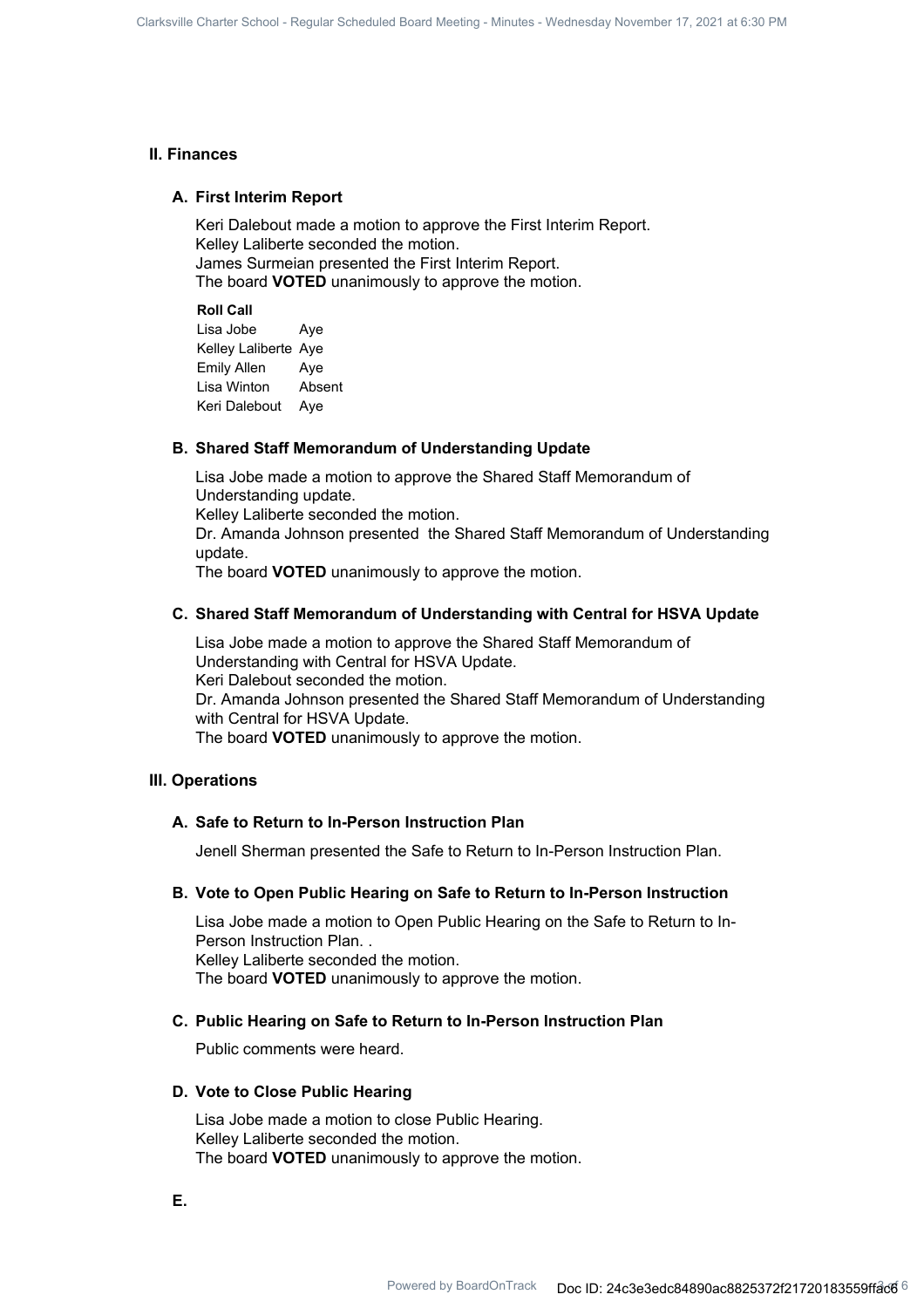#### **COVID-19 Schoolwide Health and Safety Plan-Version 3**

Lisa Jobe made a motion to approve the COVID-19 Schoolwide Health and Safety Plan-version 3.

Keri Dalebout seconded the motion.

Jenell Sherman presented the COVID-19 Schoolwide Health and Safety Planversion 3.

The board **VOTED** unanimously to approve the motion.

## **F. COVID-19 Decision Forest**

Jenell Sherman presented the COVID-19 Decision Forest.

#### **G. Record Retention Policy**

Kelley Laliberte made a motion to approve the Record Retention Policy. Keri Dalebout seconded the motion. Jenell Sherman presented the Record Retention Policy. The board **VOTED** unanimously to approve the motion.

## **H. Pest Management Policy**

Kelley Laliberte made a motion to approve the Pest Management Policy. Lisa Jobe seconded the motion. Jenell Sherman presented the Pest Management Policy. The board **VOTED** unanimously to approve the motion.

## **IV. Academic Excellence**

#### **A. English Learner Master Plan 2021-2022**

Lisa Jobe made a motion to approve the English Learner Master Plan 2021-2022. Keri Dalebout seconded the motion. Jenell Sherman presented the English Learner Master Plan 2021-2022. The board **VOTED** unanimously to approve the motion.

#### **B. Work Sample Policy**

Kelley Laliberte made a motion to approve the Work Sample Policy. Lisa Jobe seconded the motion. Jenell Sherman presented the Work Sample Policy. The board **VOTED** unanimously to approve the motion.

#### **C. Non-Compliance Policy**

Lisa Jobe made a motion to approve the Non-Compliance Policy with Amended Language from the HST Handbook. Keri Dalebout seconded the motion. Jenell Sherman presented the Non-Compliance Policy.

The board **VOTED** unanimously to approve the motion.

#### **D. Independent Study Policy**

Keri Dalebout made a motion to approve the Independent Study Policy. Kelley Laliberte seconded the motion. Jenell Sherman presented the Independent Study Policy. The board **VOTED** unanimously to approve the motion.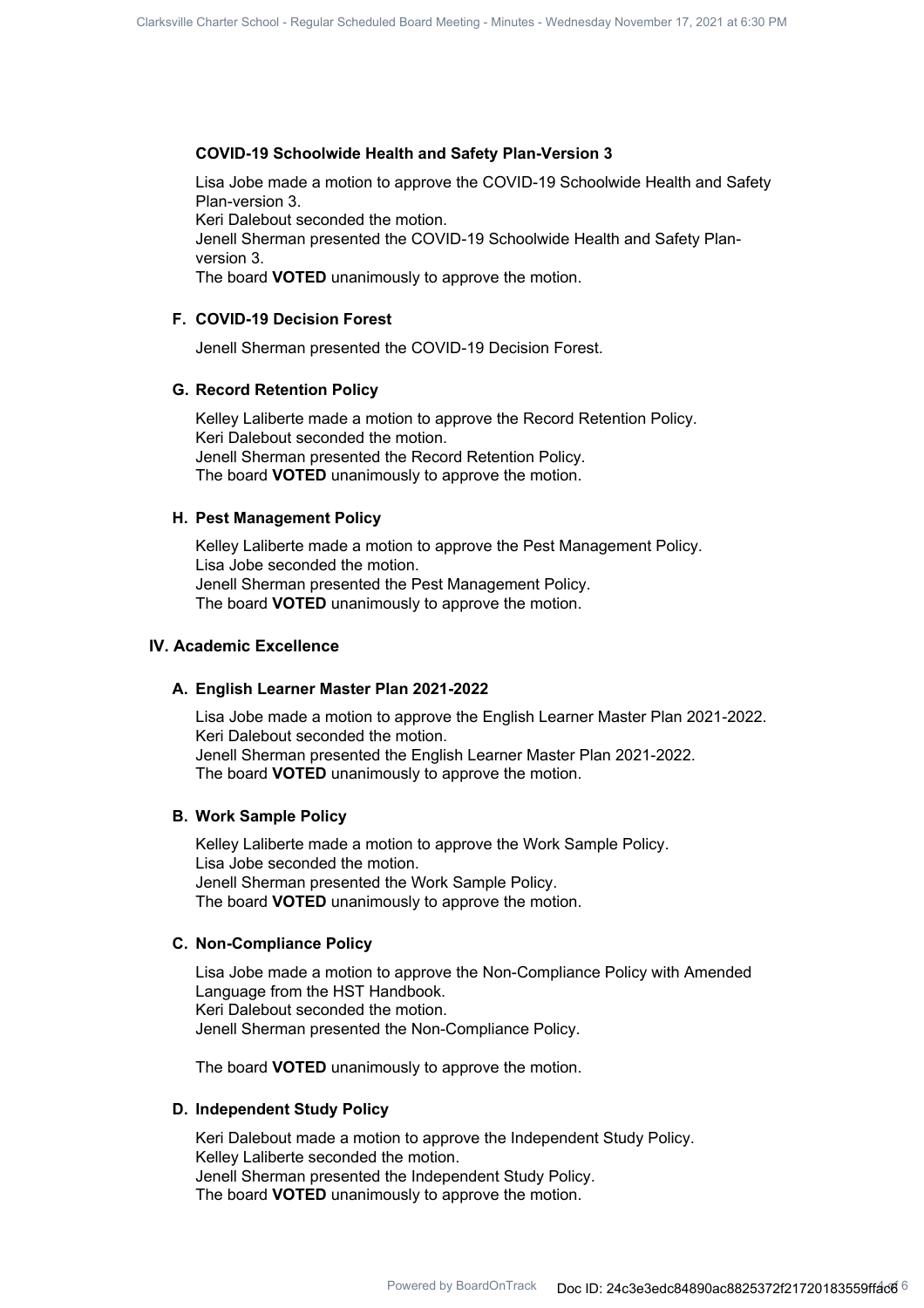## **V. Governance**

#### **A. Discussion and Potential Action on Use of Consent Agenda**

Kelley Laliberte made a motion to approve the Use of Consent Agendas. Lisa Jobe seconded the motion. Jenell Sherman presented the Use of Consent Agenda. The board **VOTED** unanimously to approve the motion.

## **B. Conflict of Interest Code**

Lisa Jobe made a motion to approve the Conflict of Interest Code. Keri Dalebout seconded the motion. Jenell Sherman presented the Conflict of Interest Code. The board **VOTED** unanimously to approve the motion.

#### **C. Acceptance of Board Member Resignation: Lisa Winton**

Keri Dalebout made a motion to accept Board Member Resignation: Lisa Winton. Lisa Jobe seconded the motion. The board **VOTED** unanimously to approve the motion.

#### **VI. Closing Items**

## **A. Discussion of Governing Board Goals**

- Governance Training
- Governing Board Member participation at school events
- Board Member to be involved in audit and budget process

#### **B. Board of Director's Comments & Requests**

No Board Member requests.

#### **C. Announcement of Next Regular Scheduled Board Meeting**

Emily Allen announced the Next Regular Scheduled Board Meeting is December 8, 2021 at 6:30 PM.

## **D. Adjourn Meeting**

Keri Dalebout made a motion to adjourn the Meeting. Kelley Laliberte seconded the motion. The board **VOTED** unanimously to approve the motion. There being no further business to be transacted, and upon motion duly made, seconded and approved, the meeting was adjourned at 9:35 PM.

Respectfully Submitted, Emily Allen

Prepared by: Katie Royer

Noted by: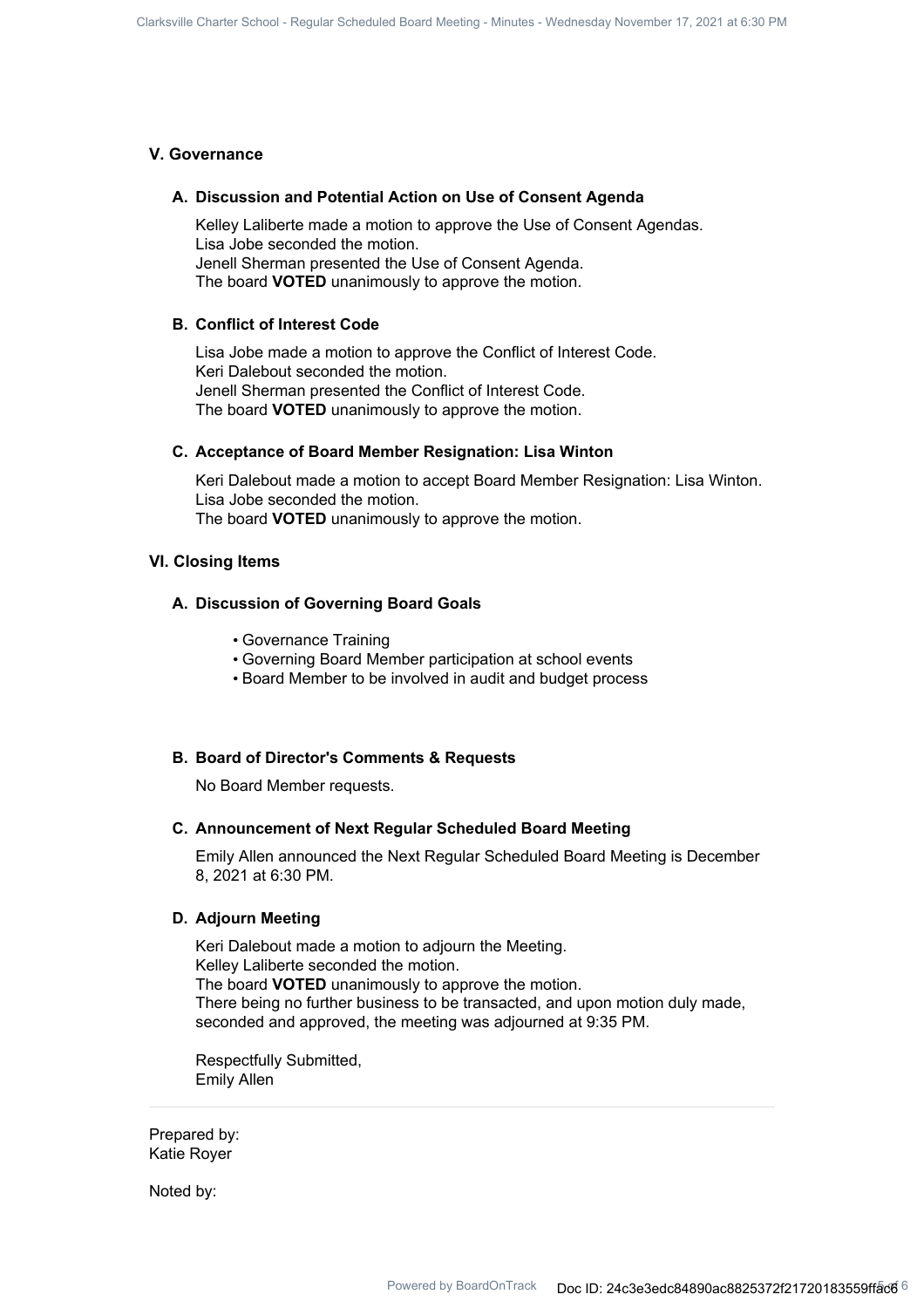$\frac{1}{2}$ 

Board Secretary

Public Comment Rules: Members of the public may address the Board on agenda or non-agenda items through the teleconference platform, Zoom. Zoom does not require the members of the public to have an account or login. Please either utilize the chat option to communicate to the administrative team of your desire to address the Board or simply communicate orally your desire to address the Board when the Board asks for public comments. Speakers may be called in the order requests are received. Comments are limited to 2 minutes each, with no more than 15 minutes per single topic. If a member of the public utilizes a translator to address the Board, those individuals are allotted 4 minutes each. If the Board utilizes simultaneous translation equipment in a manner that allows the Board to hear the translated public testimony simultaneously, those individuals are allotted 2 minutes each. By law, the Board is allowed to take action only on items on the agenda. The Board may, at its discretion, refer a matter to school staff or calendar the issue for future discussion.

Note: The Governing Board encourages those with disabilities to participate fully in the public meeting process. If you need a disability-related modification or accommodation, including auxiliary aids or services, to participate in the public meeting, please contact the Governing Board Office at (530) 927-5137 at least 48 hours before the scheduled board meeting so every reasonable effort can be made to accommodate you. (Government Code § 54954.2; Americans with Disabilities Act of 1990, § 202 (42 U.S.C. § 12132)).